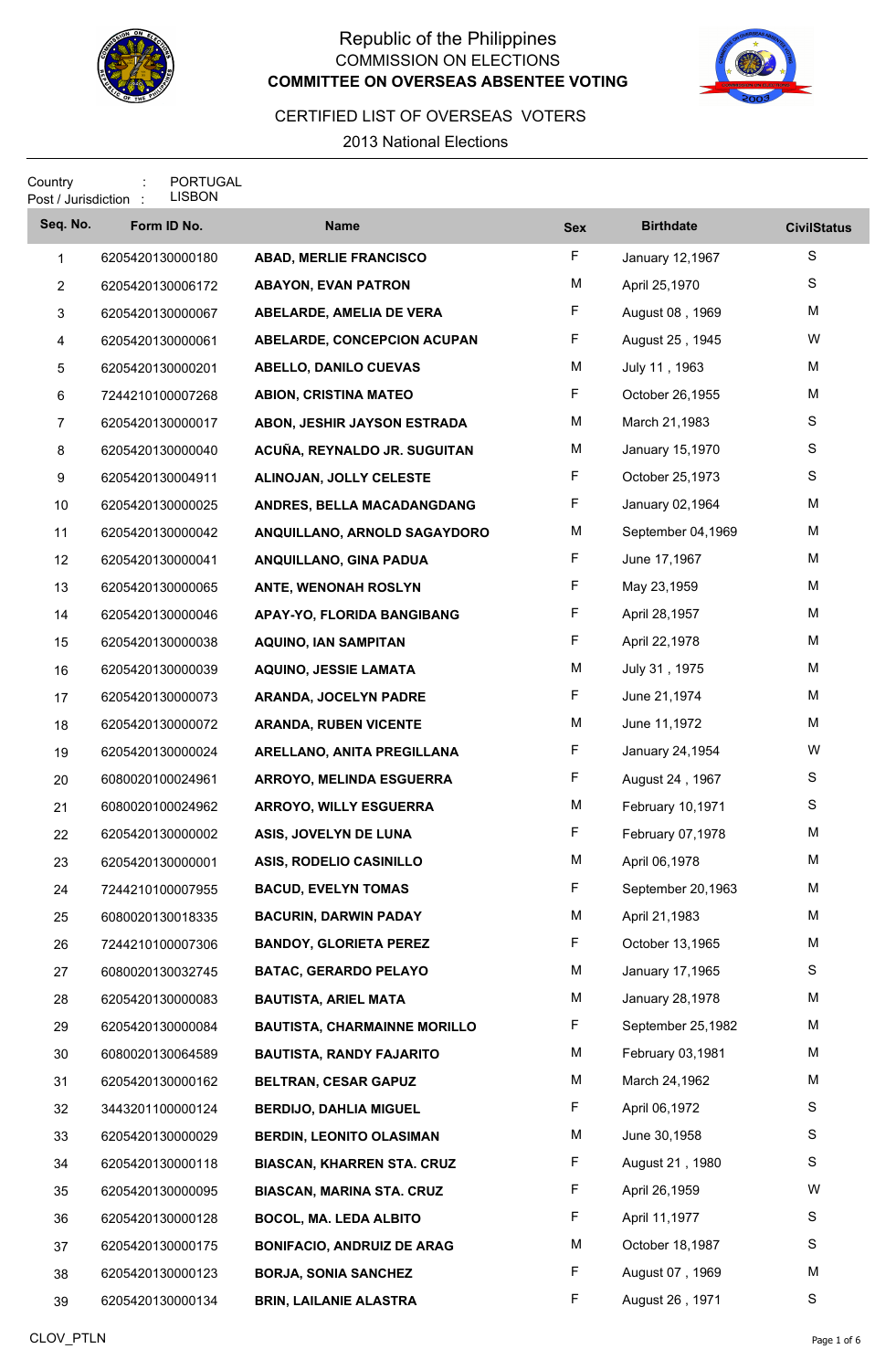| Seq. No. | Form ID No.      | <b>Name</b>                          | <b>Sex</b> | <b>Birthdate</b>  | <b>CivilStatus</b> |
|----------|------------------|--------------------------------------|------------|-------------------|--------------------|
| 40       | 7244210100007964 | <b>BULATAO, LYGEIA MARIE GASCON</b>  | F.         | February 07,1973  | M                  |
| 41       | 6205420130002345 | <b>BUMANGLAG, ALBERT GANO</b>        | M          | January 19,1962   | M                  |
| 42       | 6205420130000160 | <b>BUMANGLAG, BENIGNA GAÑO</b>       | F.         | June 28,1939      | W                  |
| 43       | 6205420130002344 | <b>BUMANGLAG, MARILOU RASALAN</b>    | F          | February 14,1964  | M                  |
| 44       | 6205420130000012 | <b>CABAHUG, ELVIRA MONSALES</b>      | F          | September 28,1966 | M                  |
| 45       | 6205420130000053 | <b>CABALES, NORMA CALDOZA</b>        | F          | October 21,1961   | M                  |
| 46       | 6205420130000060 | <b>CABALES, RUZALDE VERGARA</b>      | M          | September 11,1961 | M                  |
| 47       | 6205420130000165 | <b>CALAÇA, LORENA PALABON</b>        | F          | October 10,1966   | M                  |
| 48       | 6205420130000129 | <b>CANCIO, RHOCA EBARLE</b>          | F          | August 15, 1991   | S                  |
| 49       | 6205420130000037 | <b>CANDARE, ALYZSA MAEH TORRES</b>   | F          | January 12,1992   | S                  |
| 50       | 6205420130000044 | <b>CANDARE, MARIA THERESA TORRES</b> | F.         | February 27,1970  | M                  |
| 51       | 6205420130000090 | CAÑETE, MARIE ROSE PACAÑA            | F.         | August 12, 1976   | S                  |
| 52       | 6205420130000131 | <b>CANILANG, GIGI ILAO</b>           | F          | July 03, 1970     | S                  |
| 53       | 6205420130000107 | <b>CAPILI, EUGENIO JR CRUZ</b>       | M          | January 26,1968   | M                  |
| 54       | 6205420130000087 | <b>CARAAN, ROWENA ARGUELLES</b>      | F.         | February 22,1967  | M                  |
| 55       | 7244210100006976 | <b>CARLOS, ERLINDA CAPITLY</b>       | F          | April 25,1955     | M                  |
| 56       | 6205420130000112 | <b>CARPIO, SHIRLEY PRONTON</b>       | F          | January 14,1964   | W                  |
| 57       | 6205420130000062 | CAYABYAB, CRISPEN CALVIR BULATAO     | M          | January 07,1993   | S                  |
| 58       | 6205420130000161 | <b>CAYABYAB, MARITA FLORES</b>       | F.         | September 21,1967 | S                  |
| 59       | 7244210100007965 | <b>CAYABYAB, PETER FLORES</b>        | М          | July 29, 1973     | M                  |
| 60       | 6205420130000063 | CAYABYAB, PETER JR. BULATAO          | M          | February 10,1993  | S                  |
| 61       | 6205420130000081 | <b>CELEMIN, EVELYN ROSALES</b>       | F          | June 23,1971      | M                  |
| 62       | 6205420130000080 | <b>CELEMIN, MARLON KATIGBAK</b>      | M          | January 25,1974   | M                  |
| 63       | 6205420130000177 | <b>CERO, EFILDA MINDAJAO</b>         | F          | February 08,1961  | S                  |
| 64       | 6205420130002067 | <b>CHAVARIA, JANE SORDILLA</b>       | F          | March 30,1978     | S                  |
| 65       | 7244210100007118 | <b>CHAVEZ, MIRIAM LOZANO</b>         | F          | May 21,1970       | M                  |
| 66       | 6205420130000124 | <b>CLARIDADES, JOANNA BERNABE</b>    | F          | January 27,1976   | M                  |
| 67       | 6080020130055959 | <b>CLARIDADES, LUCHITA BERNABE</b>   | F          | January 16,1958   | W                  |
| 68       | 6205420130000146 | <b>COBELO, AIZA MAKILING</b>         | F          | January 23,1986   | S                  |
| 69       | 6080020130089923 | <b>COBELO, EDWEN MAKILING</b>        | M          | March 15,1976     | M                  |
| 70       | 6205420130000105 | <b>COMPLIDO, JHUNE SAN PEDRO</b>     | F          | April 24,1986     | S                  |
| 71       | 7244210100007430 | <b>CRAVE, CARMELITA LIMEN</b>        | F          | January 24,1952   | S                  |
| 72       | 6205420130000064 | <b>CRUZ, ANALIZA MATEO</b>           | F          | October 17,1961   | S                  |
| 73       | 6205420130000132 | <b>CRUZ, PINKY LORENZO</b>           | F          | March 20,1968     | S                  |
| 74       | 6205420130000147 | <b>CUBILO, JOY MAKILING</b>          | F.         | August 29, 1983   | S                  |
| 75       | 6205420130000099 | <b>CURAMENG, FLOR ANDRES</b>         | F          | June 12,1962      | M                  |
| 76       | 6205420130000031 | DADANG, IMELDA MANGINLAUD            | F          | January 25,1965   | S                  |
| 77       | 6205420130000158 | DAN, SALVE MARGARITA DEGRAS          | F.         | May 28,1962       | M                  |
| 78       | 6205420130000110 | DAVID, JAYSON AQUINO                 | M          | July 04, 1973     | M                  |
| 79       | 6205420130000152 | DE GUZMAN, JEFFREY REYES             | M          | August 01, 1978   | M                  |
| 80       | 6205420130000151 | DE GUZMAN, MANILYN PERALTA           | F          | October 09,1984   | M                  |
| 81       | 6205420130000135 | DE LEON, AMELIA MALLARI              | F          | February 21,1960  | S                  |
| 82       | 6205420130000027 | DE LIMA, MARIA CRISTINA MARTINEZ     | F.         | October 08,1982   | S                  |
| 83       | 6080020130191405 | <b>DEE, AILEEN ROSALES</b>           | F          | August 29, 1971   | M                  |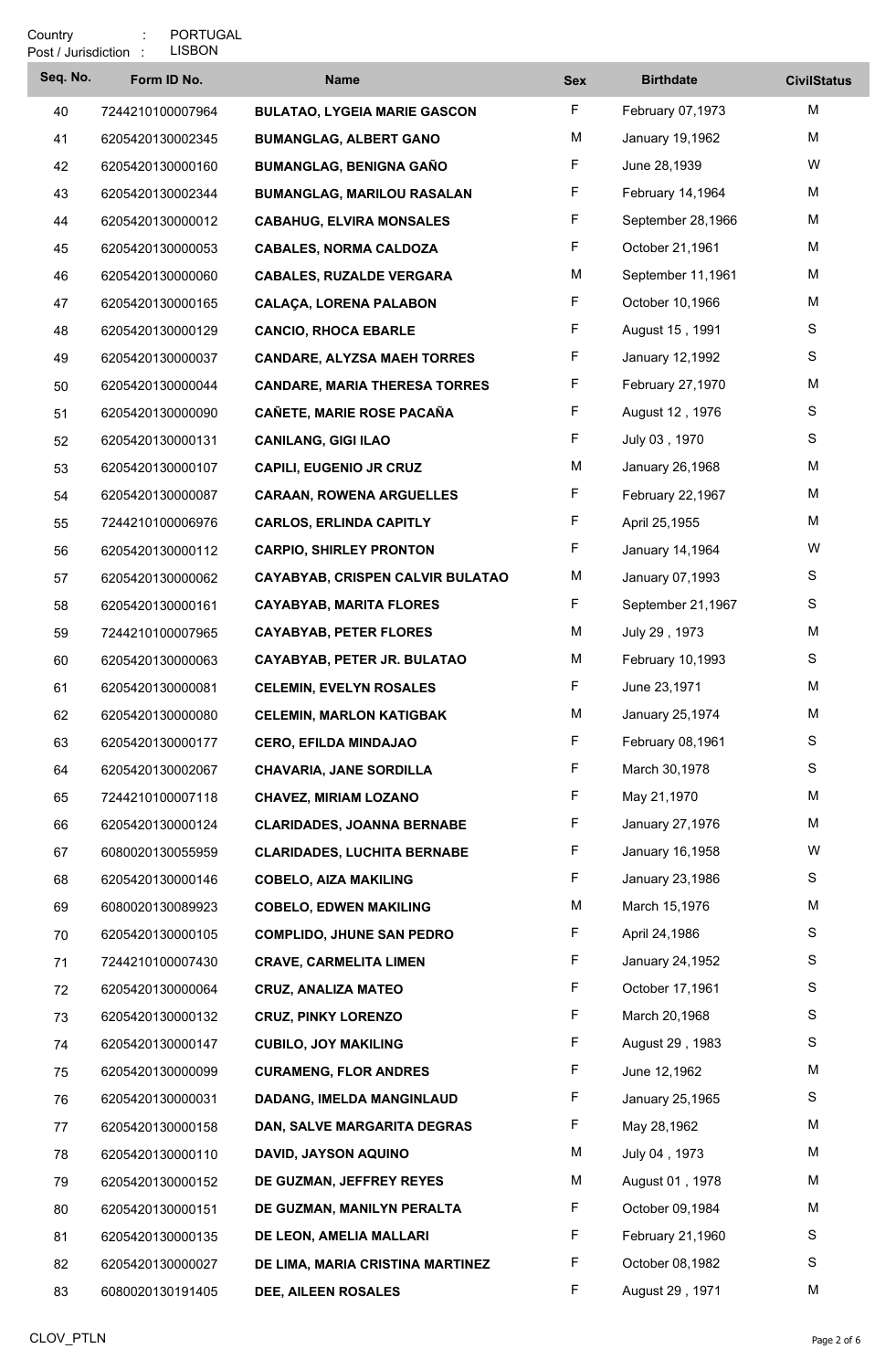| Seq. No. | Form ID No.      | <b>Name</b>                           | <b>Sex</b> | <b>Birthdate</b>  | <b>CivilStatus</b> |
|----------|------------------|---------------------------------------|------------|-------------------|--------------------|
| 84       | 6205420130000089 | DELA CRUZ, IMELDA DEPANTE             | F.         | February 18,1971  | S                  |
| 85       | 6205420130000170 | DELA PEÑA, DIANA MATEO                | F          | June 14,1963      | M                  |
| 86       | 6205420130000169 | DELA PEÑA, REYNALDO PARAS             | M          | April 28,1957     | M                  |
| 87       | 6080020130100414 | DELOS SANTOS, ELIZABETH LUPIAN        | F          | September 04,1959 | M                  |
| 88       | 6205420130000101 | <b>DIAZ, ANECITA PANTALEON</b>        | F          | August 10, 1962   | S                  |
| 89       | 6205420130000036 | <b>DIONES, LOURDES ESCOBIDO</b>       | F          | February 11,1961  | M                  |
| 90       | 7840120130000591 | <b>DORIA, LAYLA SANCHEZ</b>           | F          | January 23,1978   | M                  |
| 91       | 6205420130000014 | DOS SANTOS, THELMA EPE                | F          | January 17,1971   | M                  |
| 92       | 6205420130000149 | <b>DOURADO, LINDA ARGUELLES</b>       | F          | March 29,1969     | W                  |
| 93       | 6205420130000086 | DULAY, ALBERT DELA CRUZ               | M          | March 20,1971     | W                  |
| 94       | 6205420130000049 | <b>DURIAS, MARILOU ABRAZALDO</b>      | F          | April 30,1954     | M                  |
| 95       | 6205420130004429 | <b>EBARE, TRESTAN REY ADARNE</b>      | M          | May 03,1986       | S                  |
| 96       | 6205420130000066 | ENOLA, MARIA TERESA BALANQUIT         | F          | September 25,1970 | L.                 |
| 97       | 6205420130000119 | <b>ENRIQUEZ, ESTER FERNANDEZ</b>      | F          | September 02,1934 | W                  |
| 98       | 6205420130000075 | ESCALERA, SATURNINO JR. PACULABA      | M          | September 03,1951 | M                  |
| 99       | 6205420130000163 | <b>ESGUERRA, LORENZA ARROYO</b>       | F          | September 05,1954 | S                  |
| 100      | 6205420130005949 | <b>ESTRADA, JOSEFINA INGLES</b>       | F          | May 20,1948       | W                  |
| 101      | 6080010200009905 | <b>FABELLON, ANALIZA FABAYOS</b>      | F          | February 20,1972  | S                  |
| 102      | 7244210100006692 | <b>FARIÑAS, SOFRONIO ONG</b>          | M          | October 03,1978   | M                  |
| 103      | 6205420130000009 | FERREIRA, CARINA PASCUA               | F.         | January 07,1973   | M                  |
| 104      | 6205420130000071 | <b>FLAVIER, MARIA TERESA CECILIO</b>  | F          | April 20,1963     | L.                 |
| 105      | 6205420130000108 | FRASDILLA, CRISTINA UMACAM            | F          | March 03,1970     | S                  |
| 106      | 6205420130003029 | <b>GACHO, GLENN TAGUDIN</b>           | M          | January 16,1972   | M                  |
| 107      | 6205420130000011 | <b>GALIZA, JAYMA LYN ARANDA</b>       | F          | September 09,0979 | M                  |
| 108      | 6205420130006171 | <b>GALIZA, MYRNA MACADANGDANG</b>     | F          | January 23,1957   | S                  |
| 109      | 6205420130000010 | <b>GALIZA, SATURNINO MACADANGDANG</b> | M          | June 14,1955      | M                  |
| 110      | 6205420130000113 | <b>GAMBALA, MARILYN CORPUZ</b>        | F          | August 16, 1968   | S                  |
| 111      | 6205420130000056 | <b>GAMBUTA, BEATRIZ DALEON</b>        | F.         | July 29, 1969     | M                  |
| 112      | 6205420130000145 | <b>GAZA, GLORIA RIVERA</b>            | F          | May 07,1956       | S                  |
| 113      | 6205420130000091 | GILLERA, MANUEL JR CANONIGO           | M          | January 22,1966   | S                  |
| 114      | 6205420130000111 | <b>GOMUAD, DENNIS ESPIRITU</b>        | M          | October 16,1974   | M                  |
| 115      | 6205420130000157 | <b>GOMUAD, NANCY CLAIRE MARCELINO</b> | F          | August 20, 1974   | M                  |
| 116      | 6205420130001769 | <b>GRANADA, NOEMI SOLAMO</b>          | F          | May 01,1977       | M                  |
| 117      | 6205420130000032 | <b>GUILAO, JOVITA CARINO</b>          | F          | January 18,1977   | S                  |
| 118      | 6205420130006170 | HAGEN, RODA INOCENCIO                 | F.         | September 09,1981 | M                  |
| 119      | 7244210100006979 | <b>HERMIDA, ALDA BRAGA</b>            | F          | March 07,1957     | S                  |
| 120      | 6205420130003059 | <b>HERNANDO, MILAGROS UNO</b>         | F          | February 04,1966  | S                  |
| 121      | 6205420130003055 | <b>HOMEZ, MARY FE MOLINES</b>         | F.         | October 25,1972   | S                  |
| 122      | 6205420130001770 | HOPIA, ROSALINDA BORCE                | F          | April 13,1969     | W                  |
| 123      | 6205420130000069 | <b>IDOS, BERNABE JR. SORIANO</b>      | M          | June 26,1972      | M                  |
| 124      | 6205420130000130 | <b>IDOS, LANI SORIANO</b>             | F          | February 28,1969  | S                  |
| 125      | 6205420130000070 | <b>IDOS, MARLYN FLORES</b>            | F          | January 23,1970   | M                  |
| 126      | 6205420130000127 | ILAO, FE LOZADA                       | F.         | March 03,1954     | M                  |
| 127      | 6205420130000077 | JIMENEZ, ARTURO DE LEON               | М          | July 02, 1952     | M                  |
|          |                  |                                       |            |                   |                    |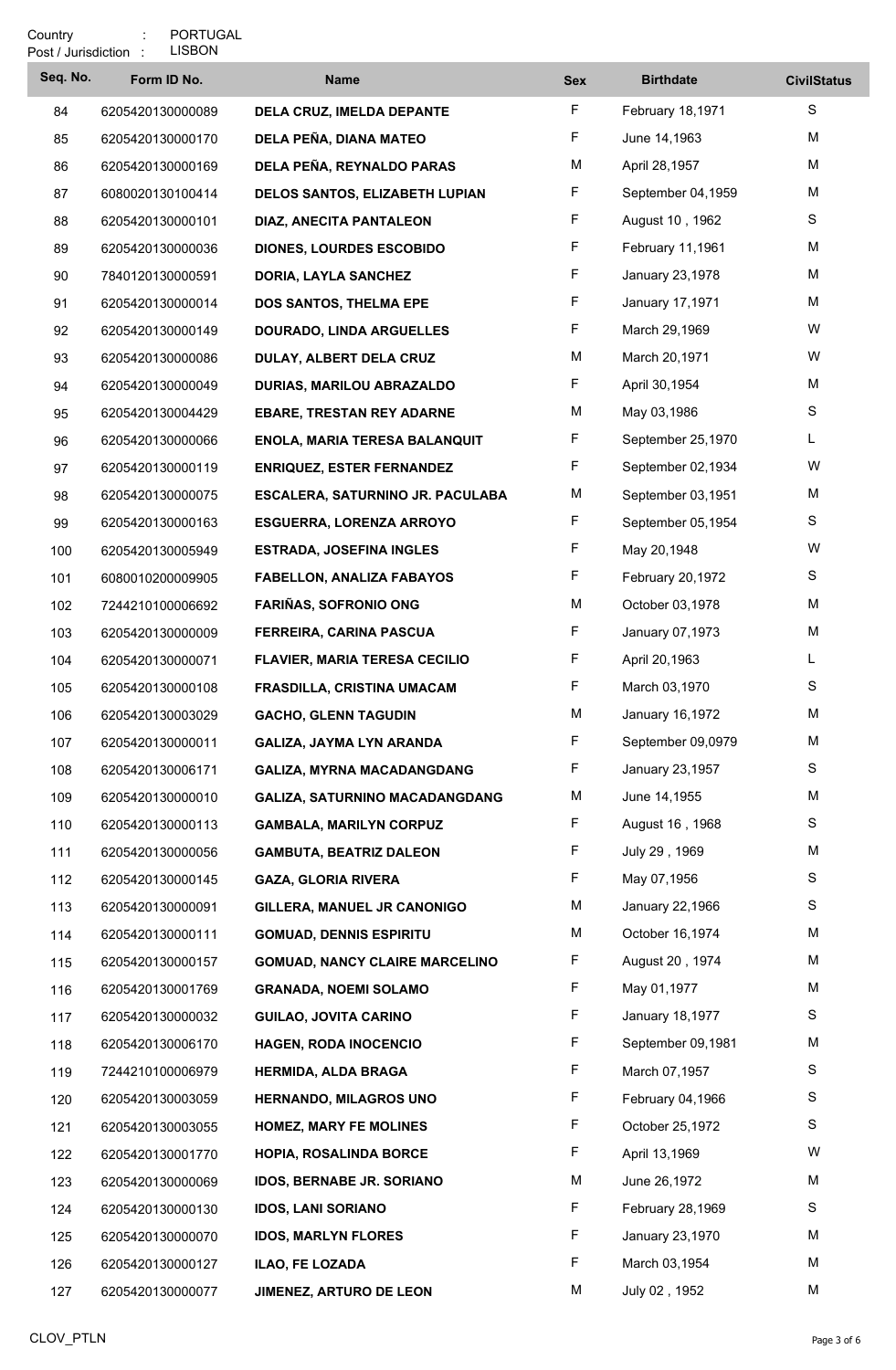| Post / Jurisdiction : | LISBON           |                                                   |            |                   |                    |
|-----------------------|------------------|---------------------------------------------------|------------|-------------------|--------------------|
| Seq. No.              | Form ID No.      | <b>Name</b>                                       | <b>Sex</b> | <b>Birthdate</b>  | <b>CivilStatus</b> |
| 128                   | 6205420130000076 | <b>JIMENEZ, LOIDA DEL ROSARIO</b>                 | F          | January 16,1962   | M                  |
| 129                   | 6080020130228316 | JINO-O, DEMETRIO JR. DIAZ                         | M          | January 09,1977   | M                  |
| 130                   | 6205420130000048 | LACHICA, TERESITA ARAGAO                          | F          | June 06,1960      | M                  |
| 131                   | 6205420130000055 | <b>LAGRIMAS, MARILAG BARREDO</b>                  | F          | September 01,1971 | S                  |
| 132                   | 6205420130006034 | <b>LAGUARDIA, DIANA GOMEZ</b>                     | F          | August 03, 1976   | M                  |
| 133                   | 6205420130000164 | <b>LAPID, CONSUELO SANTOS</b>                     | F          | August 09, 1948   | M                  |
| 134                   | 6205420130000094 | <b>LAPID, EMMANUEL JR. SANTOS</b>                 | M          | February 10,1981  | M                  |
| 135                   | 6205420130000035 | LAPID, MA. EVELYN NAVARRO                         | F          | January 19,1976   | M                  |
| 136                   | 6205420130003350 | LAROCA, ZORAYA ESQUILLO                           | F          | October 20,1965   | M                  |
| 137                   | 6205420130000059 | LAS PIÑAS, DELIA DADULA                           | F          | March 10,1965     | S                  |
| 138                   | 6205420130000082 | LAURENCIO, GINA BEDOÑO                            | F          | February 27,1969  | S                  |
| 139                   | 6205420130003056 | <b>LEDESMA, BARBARA MAY ARAGON</b>                | F.         | April 04,1961     | S                  |
| 140                   | 6205420130003864 | <b>LERO, ERIC ACUZAR</b>                          | M          | June 18,1969      | M                  |
| 141                   | 6205420130000702 | <b>LESCANO, ARNOLD DE GRANO</b>                   | М          | February 29,1975  | M                  |
| 142                   | 6205420130000708 | <b>LINGAT, ARTHUR BAISA</b>                       | M          | June 12,1974      | M                  |
| 143                   | 6205420130000030 | <b>LOABLE, CAROLE MANUS</b>                       | F          | February 16,1987  | S                  |
| 144                   | 7244210100007144 | <b>LOLONG, MARINA MANAY</b>                       | F          | August 10, 1952   | S                  |
| 145                   | 6205420130003061 | <b>LORILLA, CORAZON ORTIGAS</b>                   | F          | August 04, 1950   | S                  |
| 146                   | 6205420130000104 | <b>LUMITAO, NOBBY ANNE GARGAR</b>                 | F.         | January 18,1984   | S                  |
| 147                   | 6205420130000026 | <b>MABUTI, FRANCES ALEJANDRO</b>                  | F          | April 08,1988     | S                  |
| 148                   | 6205420130000141 | <b>MABUTI, MARYLINE ALEJANDRO</b>                 | F.         | September 27,1966 | M                  |
| 149                   | 6205420130000120 | <b>MACADANGDANG, BIBIANA VICENTE</b>              | F          | February 24,1964  | S                  |
| 150                   | 6205420120000019 | <b>MAHINAY, ISABEL CANQUE</b>                     | F          | September 07,1946 | W                  |
| 151                   | 6205420130006134 | <b>MANALE, JESUS ANTONIO</b>                      | M          | February 24,1964  | M                  |
| 152                   | 6205420130006133 | <b>MANALE, MILAGROS ROMBAOA</b>                   | F          | January 01,1964   | M                  |
| 153                   | 6205420130002066 | <b>MANANGAN, MARY JEAN ABUAN</b>                  | F          | February 21,1978  | M                  |
| 154                   | 6205420130000033 | <b>MARQUES, RITCHIEL ROSQUILLO</b>                | F          | July 12, 1985     | M                  |
| 155                   | 6205420130006175 | <b>MARQUES, TERESITA ANGELES</b>                  | F.         | October 01,1950   | M                  |
| 156                   | 6205420130000092 | <b>GUTIERREZ</b><br><b>MARTINEZ, RUBY DE MESA</b> | F          | January 02,1968   | M                  |
| 157                   | 6205420130000133 | <b>MATEO, VIVENCIA GALANG</b>                     | F          | January 13,1949   | S                  |
| 158                   | 6205420130000045 | <b>MAXIMO, ELISA VALERIO</b>                      | F          | July 31, 1973     | W                  |
| 159                   | 6205420130005267 | <b>MEDINA, SAYLENA DE VERA</b>                    | F          | September 21,1965 | M                  |
| 160                   | 6205420130000100 | MEDRANO, BIENVENIDO JR. RAMELO                    | M          | August 31, 1976   | M                  |
| 161                   | 6080020130226667 | <b>MERCADO, LATICIA DONATO</b>                    | F          | September 23,1959 | M                  |
| 162                   | 6205420130000139 | <b>METRAN, EDERLINA PEREZ</b>                     | F          | April 08,1969     | M                  |
| 163                   | 6205420130001901 | MILLA, NORBERTO JR. LOMERIO                       | M          | February 28,1975  | M                  |
| 164                   | 6205420130000022 | <b>MONDELO, CHERRY SAJOL</b>                      | F.         | February 29,1982  | S                  |
| 165                   | 6205420130001768 | <b>MOTA, ELLEN GARCES</b>                         | F          | August 08, 1972   | M                  |
| 166                   | 6205420130003057 | NARISMA, VICENTA TAYABAS                          | F          | April 05,1957     | S                  |
| 167                   | 6205420130000034 | NAVARRO, MARIA REGINA HUCALLA                     | F          | June 18,1962      | S                  |
| 168                   | 6205420130000117 | NEMEDEZ, KRIZIALEI MORENO                         | F          | April 22,1991     | S                  |
| 169                   | 6205420130000115 | <b>NEMEDEZ, OLIMPIO BUNYE</b>                     | M          | July 10, 1963     | М                  |
| 170                   | 6205420130000106 | <b>OCAMPO, AIDA FLORES</b>                        | F          | January 06,1959   | S                  |
| 171                   | 6205420130000142 | OLASIMAN, ROLDAN SANCHEZ                          | M          | January 05,1960   | S                  |
|                       |                  |                                                   |            |                   |                    |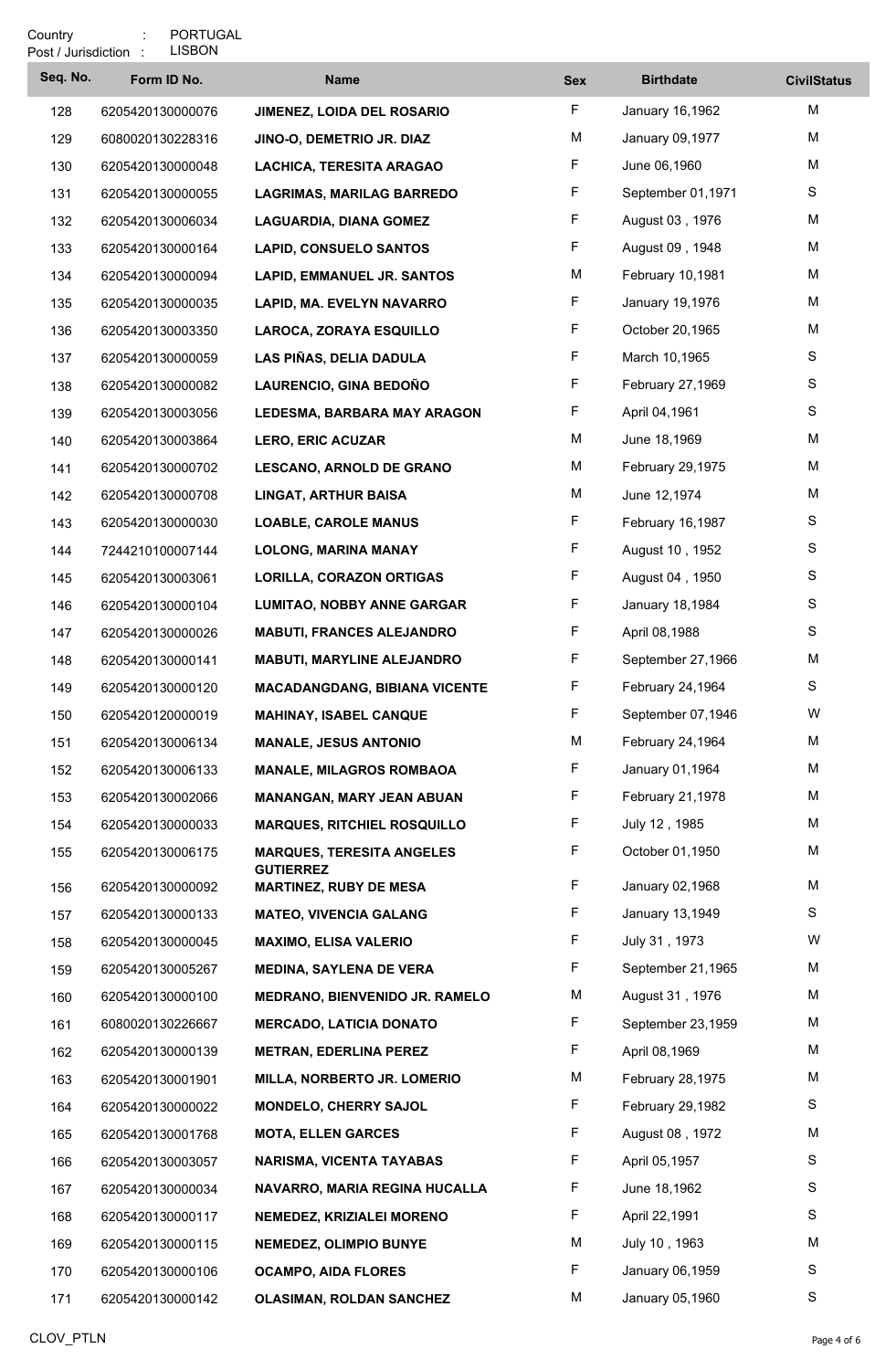|          | LISBON<br>Post / Jurisdiction : |                                                 |            |                   |                    |
|----------|---------------------------------|-------------------------------------------------|------------|-------------------|--------------------|
| Seq. No. | Form ID No.                     | <b>Name</b>                                     | <b>Sex</b> | <b>Birthdate</b>  | <b>CivilStatus</b> |
| 172      | 6205420130000068                | <b>OMBION, PRINCESS MONTEMAYOR</b>              | F          | October 23,1976   | M                  |
| 173      | 6205420130000013                | <b>ONG, OLIVER SARMIENTO</b>                    | M          | June 28,1965      | M                  |
| 174      | 7244210100007269                | <b>ORAIN, ROBERTO ESTAPIA</b>                   | M          | July 08, 1957     | M                  |
| 175      | 6205420130000016                | <b>ORAIN, ROMMEL TOMAS</b>                      | M          | April 19,1979     | M                  |
| 176      | 7244210100007431                | ORQUEJO, MARIA EVELYN REDONDO                   | F          | May 04,1964       | S                  |
| 177      | 6205420130000140                | <b>OSALVO, JOVITO PARANADA</b>                  | M          | February 15,1979  | S                  |
| 178      | 6205420130000054                | PALABRICA, DONABEL SATUROS                      | F          | August 23, 1981   | S                  |
| 179      | 6205420130000144                | <b>PALANGDAN, RENATO SEGUNDO</b>                | M          | July 27, 1959     | W                  |
| 180      | 6205420130000159                | PANALIGAN, NILO ESTANISLAO                      | M          | May 23,1967       | S                  |
| 181      | 6205420130000097                | PANTI, CARMEN ZAFE                              | F          | August 10, 1952   | S                  |
| 182      | 6205420130000051                | PARDALES, ROWENA MANICAT                        | F          | June 20,1971      | M                  |
| 183      | 6205420130000074                | <b>PASTELERO, ANITA PE</b>                      | F.         | July 06, 1952     | M                  |
| 184      | 6205420130000088                | PAYOT, RHYS EDUARD NOVAL                        | M          | October 26,1983   | M                  |
| 185      | 6205420130000007                | PEREIRA DA SILVA, QUENNIE LYNN<br><b>CUENCO</b> | F.         | March 07,1976     | M                  |
| 186      | 6205420130000020                | PEREZ, ELEA VERGARA                             | F.         | October 22,1978   | S                  |
| 187      | 6205420130000174                | PEREZ, MARY SHERA_                              | F          | May 17,1986       | S                  |
| 188      | 6205420130000004                | PETROLA, CRESILDA NARAG                         | F          | October 02,1981   | S                  |
| 189      | 6205420130000028                | PLACINO, JOSEPHINE RACSAG                       | F          | January 09,1963   | S                  |
| 190      | 6205420130006036                | PLAZA, MARIA ALBERTA MIRANDA                    | F          | September 27,1986 | M                  |
| 191      | 6205420130000173                | POLISTICO, NOLAN RODRIGUEZ                      | M          | September 02,1979 | Μ                  |
| 192      | 6080020100021142                | RABI, JALEAH LADAGA                             | F.         | January 16,1981   | S                  |
| 193      | 6205420130000136                | RABI, MARIA ROWELA REYES                        | F          | May 19,1981       | М                  |
| 194      | 6205420130000176                | <b>RAMENTO, GILBERT TAPON</b>                   | M          | January 13,1970   | M                  |
| 195      | 6205420130004555                | <b>REMENTIZO, RUBEN LUMANDAHAY</b>              | М          | May 31,1983       | S                  |
| 196      | 6205420130005841                | <b>REYES, AURELIA MERCADO</b>                   | F          | January 30,1965   | М                  |
| 197      | 6205420130000079                | <b>REYES, CHRYZA MARIE ROSALES</b>              | F          | July 21, 1987     | S                  |
| 198      | 6205420130000126                | <b>RICO, MARITA SORIANO</b>                     | F          | March 03,1985     | M                  |
| 199      | 6205420130006174                | <b>RIVERA, AIDA DANCEL</b>                      | F          | June 19,1954      | M                  |
| 200      | 6205420130000137                | <b>RIVERA, SIMPLICIA CAISIP</b>                 | F          | March 02,1971     | S                  |
| 201      | 6205420130003060                | <b>ROBLES, ALMA MEMORIAL</b>                    | F          | October 10,1970   | S                  |
| 202      | 6205420130000167                | <b>RODEROS, JONIEBELL TORRES</b>                | F          | January 27,1982   | M                  |
| 203      | 6080020130012282                | <b>RODEROS, MICHAEL SELOVERES</b>               | M          | April 17,1978     | M                  |
| 204      | 6205420130000168                | <b>RODEROS, MICHAEL SELOVERES</b>               | M          | April 17,1978     | M                  |
| 205      | 6205420130003062                | RODRIGUEZZ, MARIA ANGELA ARCILLA                | F          | August 31, 2012   | S                  |
| 206      | 6205420130000008                | ROMAO, LIZA BALMACEDA                           | F          | October 20,1969   | M                  |
| 207      | 6205420130000098                | <b>ROMERO, VILMA CHOZAS</b>                     | F          | April 03,1963     | M                  |
| 208      | 6205420130000121                | <b>ROSALES, CLEMENCIA ARCE</b>                  | F.         | March 21,1972     | S                  |
| 209      | 6205420130000122                | <b>ROSALES, JANNET ARCE</b>                     | F          | March 29,1977     | S                  |
| 210      | 6205420130000078                | <b>ROSALES, OFELIA PEREZ</b>                    | F          | May 12,1965       | S                  |
| 211      | 6205420130000125                | <b>RUGA, DOROTHY CANCIO</b>                     | F          | August 10, 1959   | M                  |
| 212      | 6080020100024960                | SAN MARTIN, LEILA ARROYO                        | F          | May 31,1969       | M                  |
| 213      | 6080020100024959                | <b>SAN MARTIN, PAQUITO TIGCAL</b>               | M          | October 05,1964   | М                  |
| 214      | 6205420130000172                | SANTILLAN, MA. LUISA ABELARDE                   | F          | September 19,1970 | M                  |
| 215      | 6205420130005948                | <b>SARMIENTO, AMAPOLA BERNABE</b>               | F.         | March 04,1975     | W                  |
|          |                                 |                                                 |            |                   |                    |